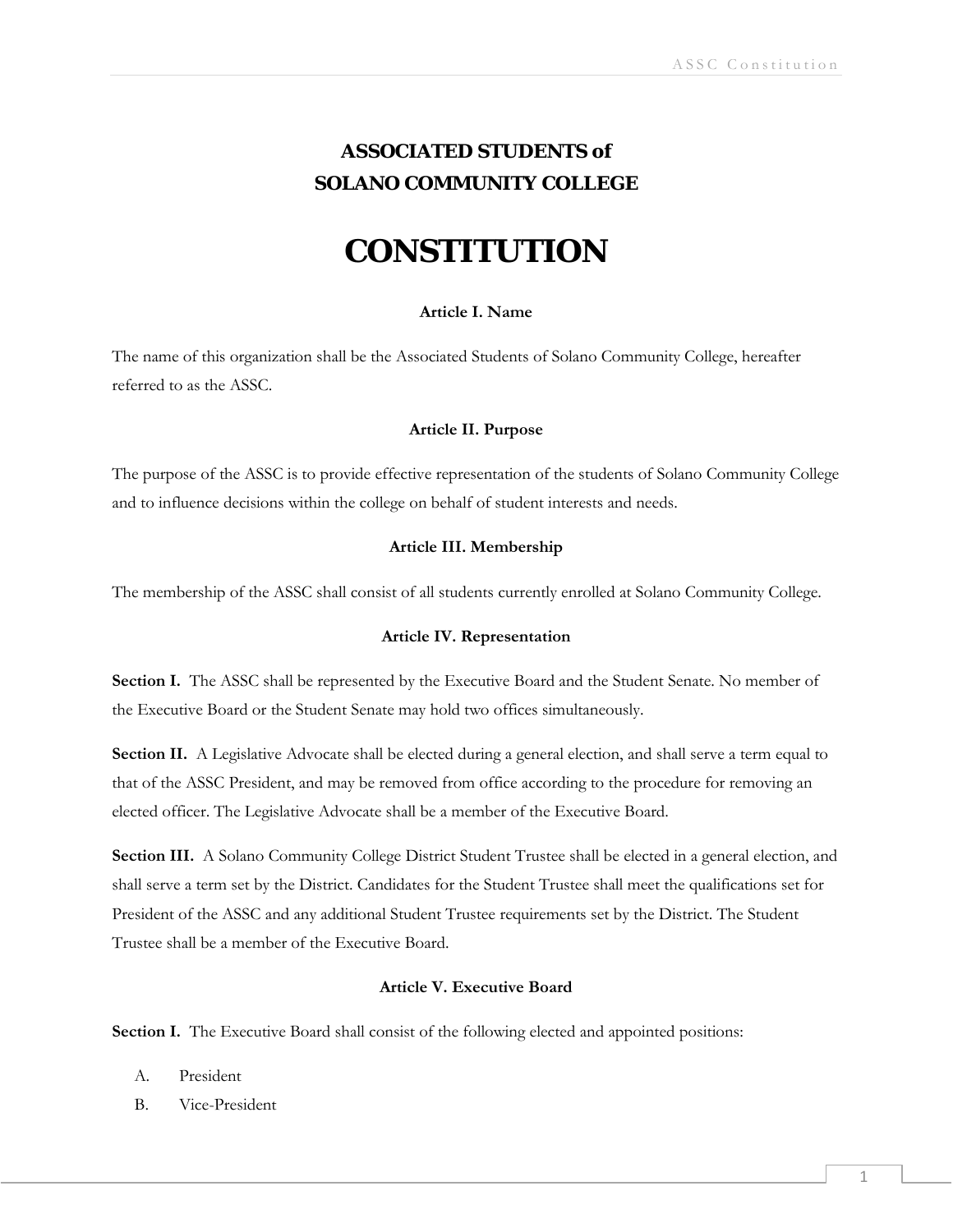- C. Legislative Advocate
- D. Student Trustee
- E. Executive Secretary
- F. Treasurer
- G. Public Relations Officer

**Section II.** The Executive Board shall consist of elected and appointed positions.

# A. Elected Positions

- 1. The President and Vice-President shall be elected positions.
- 2. Each candidate for the Presidency shall select a Vice- Presidential running mate and they shall run for their respective offices as a unit in a general election before the students of Solano Community College. In the event one of the units does not win a simple majority, a runoff election will be held between the two units receiving the highest number of votes. The unit receiving the highest number of votes in the runoff election shall be declared the winner.
- 3. Minimum qualifications for the all elected officer positions are defined in the ASSC Bylaws.
- 4. Succession procedures for the President and/or Vice-President
	- a. In the event that the office of President shall be vacated, the Vice-President shall resume the position, duties, and term of the President.
	- b. In the event that the office of Vice-President shall be vacated, the President shall nominate a candidate for Vice-President. A two-thirds majority vote of the Student Senate is needed for the nominee to take office. In the event that the first nominee does not receive two-thirds, another nomination shall be made by the President.
	- c. In the event that both the office of President and the office of Vice-President should become vacant simultaneously, the Student Senate will elect a President/Vice-President unit to complete the term of the previous President/ Vice President unit.
		- i. Candidates for succession can be nominated by any Senator or Executive Board member, or a petition of fifty ASSC members.
		- ii. The candidates shall meet the criteria for the positions as defined in the ASSC Bylaws.
		- iii. In the event that half of the Student Senate positions are vacant at the time of the President/Vice-President vacancy, a general election shall be held as defined in Article V, Section II.A.2. The President/Vice President-elect shall take office one week after the results of the election, and their term will end on May 31.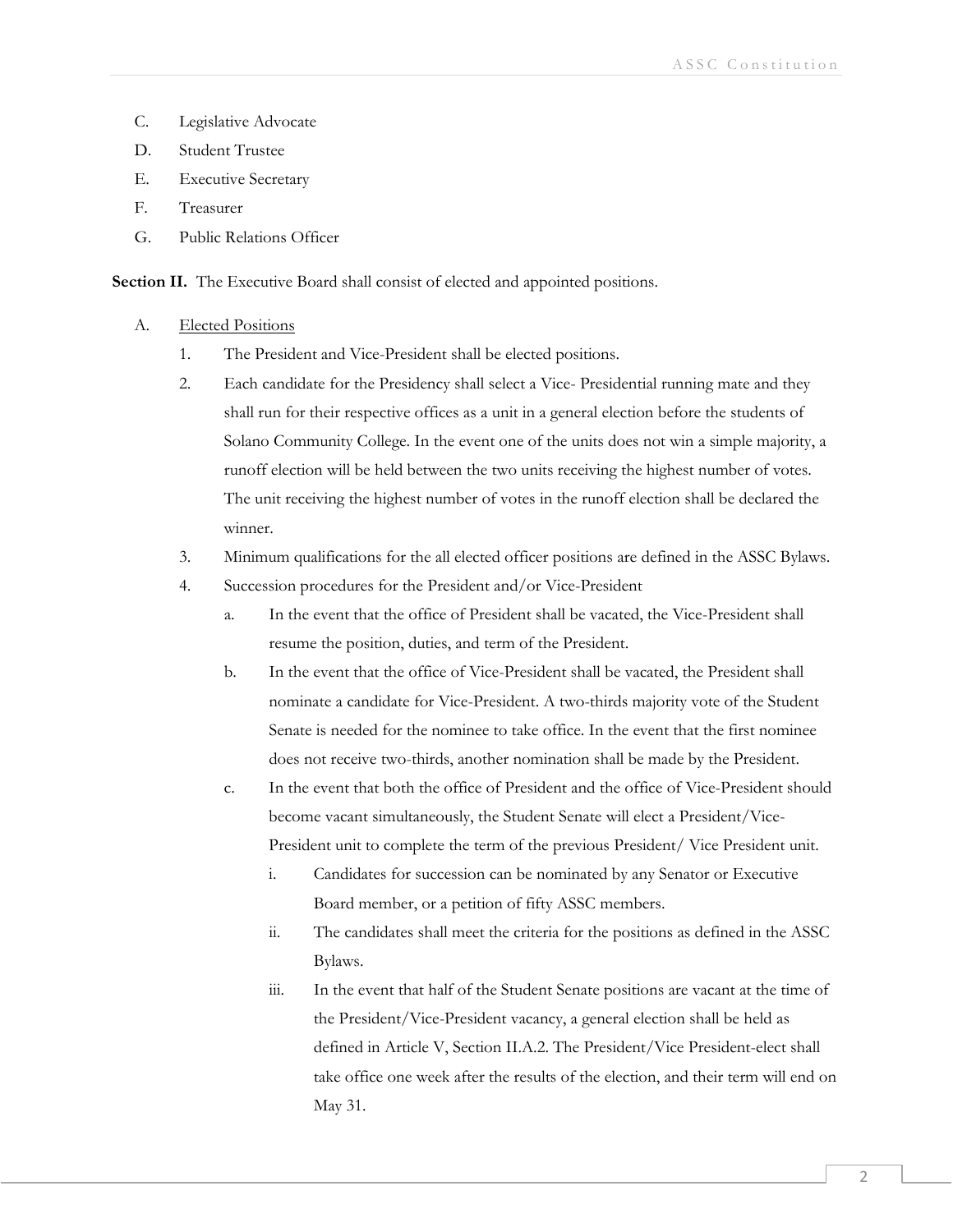- d. In the event that the office of Student Trustee shall be vacated, the President shall nominate a candidate for Student Trustee. A two-thirds majority vote of the Student Senate is needed for the nominee to take office. In the event that the first nominee does not receive two-thirds, another nomination shall be made by the President.
- e. In the event that the office of Legislative Advocate shall be vacated, the President shall nominate a candidate for Student Trustee. A two-thirds vote of the Student Senate is needed for the nominee to take office. In the event that the first nominee does not receive two-thirds, another nomination shall be made by the President.
- B. Appointed Positions
	- 1. The Executive Secretary, Treasurer, and Public Relations Officer shall be appointed by a Selection Committee composed of students and the ASSC Advisor. The composition of the Selection Committee shall be defined in the ASSC Bylaws.
	- 2. Minimum qualifications for the positions of Secretary, Treasurer, and Public Relations Officer are defined in the ASSC Bylaws.
	- 3. The Secretary, Treasurer, and Public Relations Officer shall officially take their positions upon their appointment by the Selection Committee and the confirmation of the President and Vice-President. The appointments and confirmation may be made any time after June 1 and thereafter the term of office for these positions will coincide with that of the President and Vice-President.

# **Article VI. Student Senate**

**Section I.** The Student Senate shall consist of the following Senate Positions:

- A. Governing Board Representative
- B. Senator for Curriculum (Vocational)
- C. Senator for Curriculum (Academic)
- D. Senator for Student Services
- E. Senator for Diversity Affairs
- F. Senator for Business Services
- G. Senator for Business
- H. Senator for Fine and Applied Arts
- I. Senator for Health and Physical Education
- J. Senator for Humanities
- K. Senator for Science and Mathematics
- L. Senator for Social Science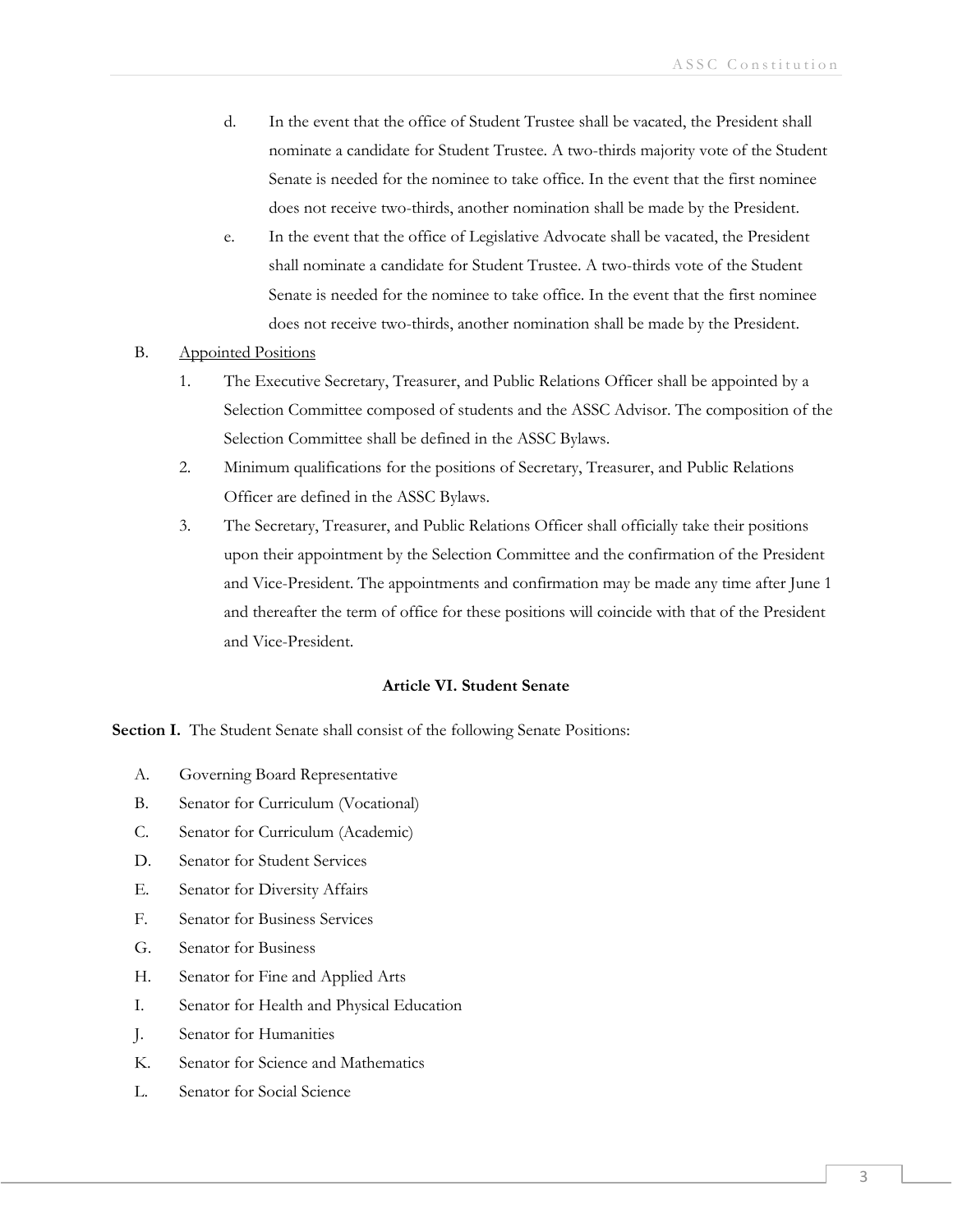M. Senator for Career Technical Education

**Section II**. Members of the Student Senate shall be appointed by a Selection Committee composed of students and the ASSC Advisor. The composition of the Selection Committee is defined in the ASSC Bylaws.

Section III. The meetings of the Student Senate shall be conducted as follows:

- A. The Student Senate shall meet at least once a month during the academic year.
- B. Half plus one of the positions held on the Student Senate shall constitute a quorum. Roll Call shall determine the presence or the absence of a quorum.
- C. The meetings shall be conducted in accordance with parliamentary procedure as defined in Robert's Rules of Order, Newly Revised Edition.
- D. Each member of the Student Senate shall have one vote.
- E. The President shall have the right of veto. A two-thirds majority vote of the Student Senate is necessary to override the veto.

# **Article VII. Recall of Elected Officers**

**Section I.** Recall of any elected officer may be initiated with the presentation to the Student Senate of a petition which contains 200 or more signatures of ASSC members. The petition specifically must state the reason for which the incumbent is being recalled.

**Section II**. The Student Senate shall appoint a Procedural Review Committee as provided for in the ASSC Bylaws to review the charge and to verify the authenticity of the signatures on the petition.

**Section III.** The Procedural Review Committee shall make a written recommendation based on the findings of the investigation to the Student Senate to proceed or discontinue with the recall proceedings. A recommendation to discontinue with the proceedings must be the result of:

- 1) unfounded or unsubstantiated charge(s), and/or
- 2) insufficient number of valid signatures.

If the recommendation is to continue with the recall process, the Student Senate must comply with the recommendation.

Section IV. If the Procedural Review Committee recommends that the recall proceedings continue, the procedure shall be as follows:

A. A recall vote of the ASSC membership shall be taken.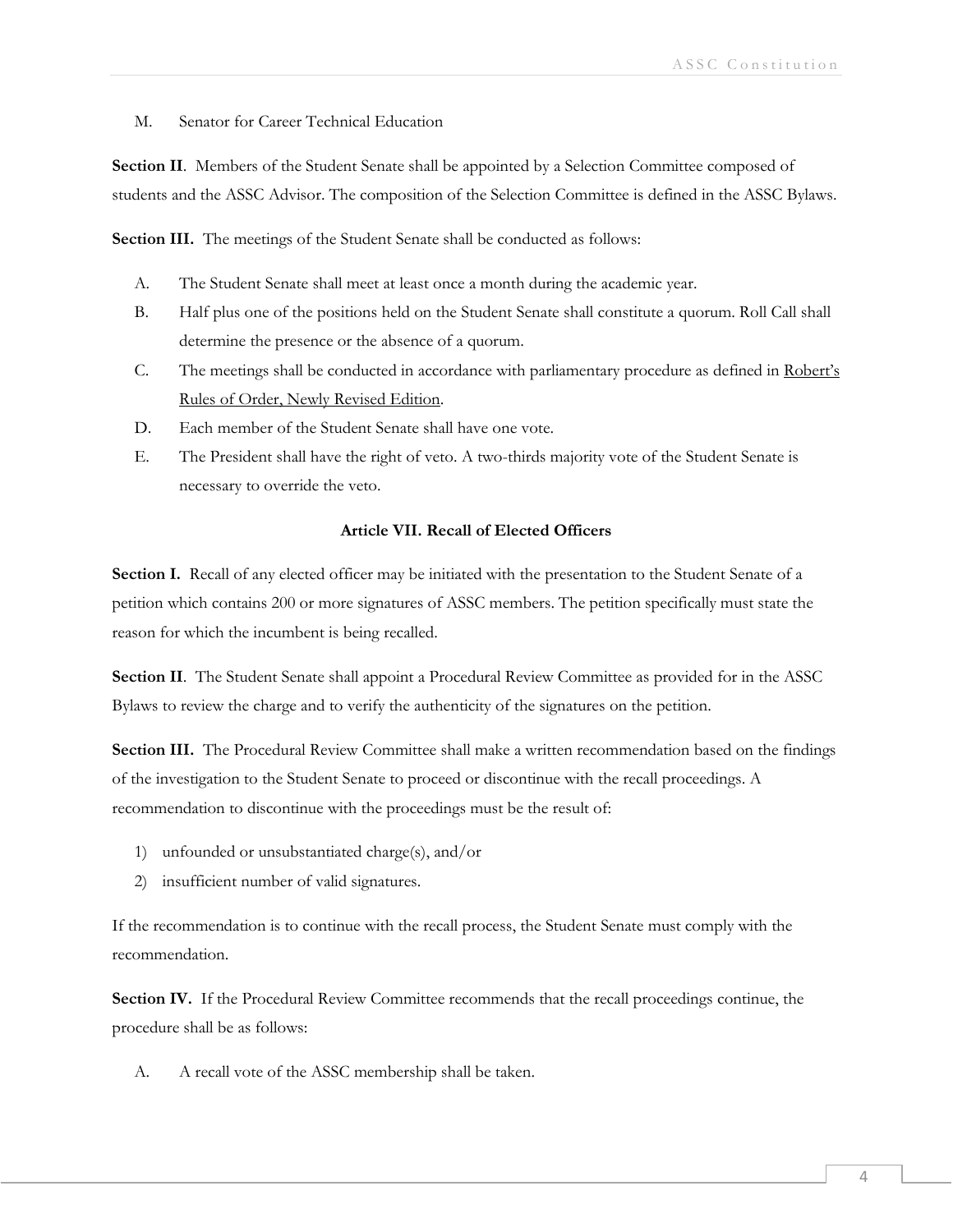B. A two-thirds vote of ASSC members participating in the recall vote shall be required to remove an incumbent from office.

# **Article VIII. Impeachment of Appointed Officers and Senators**

**Section I.** An appointed Officer or Senator may be impeached for at least one of three reasons:

- A. Hostile or violent language or behavior towards any person or property, private or public, while fulfilling the duties of his or her position, or while representing the ASSC, or while on Solano Community College grounds.
- B. Any illegal behavior while fulfilling the duties of his or her position, or while representing the ASSC, or while on Solano Community College grounds.
- C. Gross negligence of the duties of his or her position.

Section II. Impeachment proceedings can be initiated by a petition of 200 ASSC members.

- A. The petition must contain printed name, student identification number, and address of each signer.
- B. The petition must specifically state the reason for which the impeachment procedures are being called.
- C. The petition must contain the name and position of only one official to be impeached.
- D. The Procedural Review Committee shall be appointed as provided for in the ASSC Bylaws to review the charge and to verify the authenticity of the signatures on the petition.
- E. The Procedural Review Committee shall make a written recommendation based on the findings of the investigation to the Student Senate to proceed or discontinue with the impeachment.
	- 1. A recommendation to discontinue with the impeachment proceedings must be the result of
		- a. unfounded or unsubstantiated charge(s) and/or
		- b. insufficient number of valid signatures.
	- 2. The Student Senate must comply with the recommendation of the Procedural Review Committee.

**Section III.** Impeachment proceedings can be initiated by a written charge from any Senator or Executive Board officer.

- A. The charge must specifically state the reason for which the impeachment procedures are being called.
- B. The charge must contain the name and position of only one official to be impeached.
- C. The charge must be presented to the President, and must be presented at the next meeting of the Student Senate.